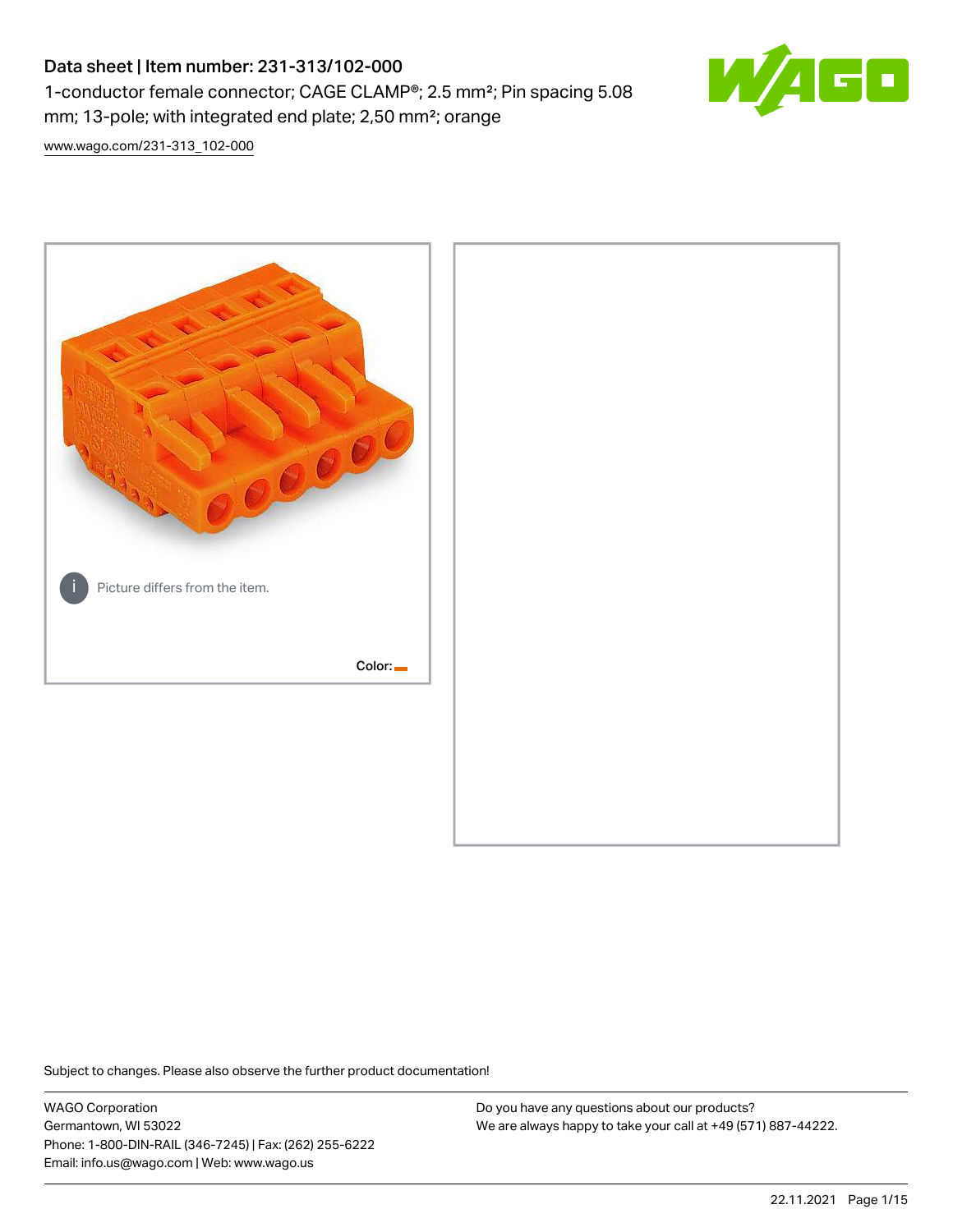

Dimensions in mm

L = pole no. x pin spacing

2- to 3-pole female connectors – one latch only

### Item description

- **Universal connection for all conductor types**
- Easy cable pre-assembly and on-unit wiring via vertical and horizontal CAGE CLAMP<sup>®</sup> actuation  $\blacksquare$
- $\blacksquare$ Integrated test ports
- $\blacksquare$ With coding fingers

Subject to changes. Please also observe the further product documentation! Data

WAGO Corporation Germantown, WI 53022 Phone: 1-800-DIN-RAIL (346-7245) | Fax: (262) 255-6222 Email: info.us@wago.com | Web: www.wago.us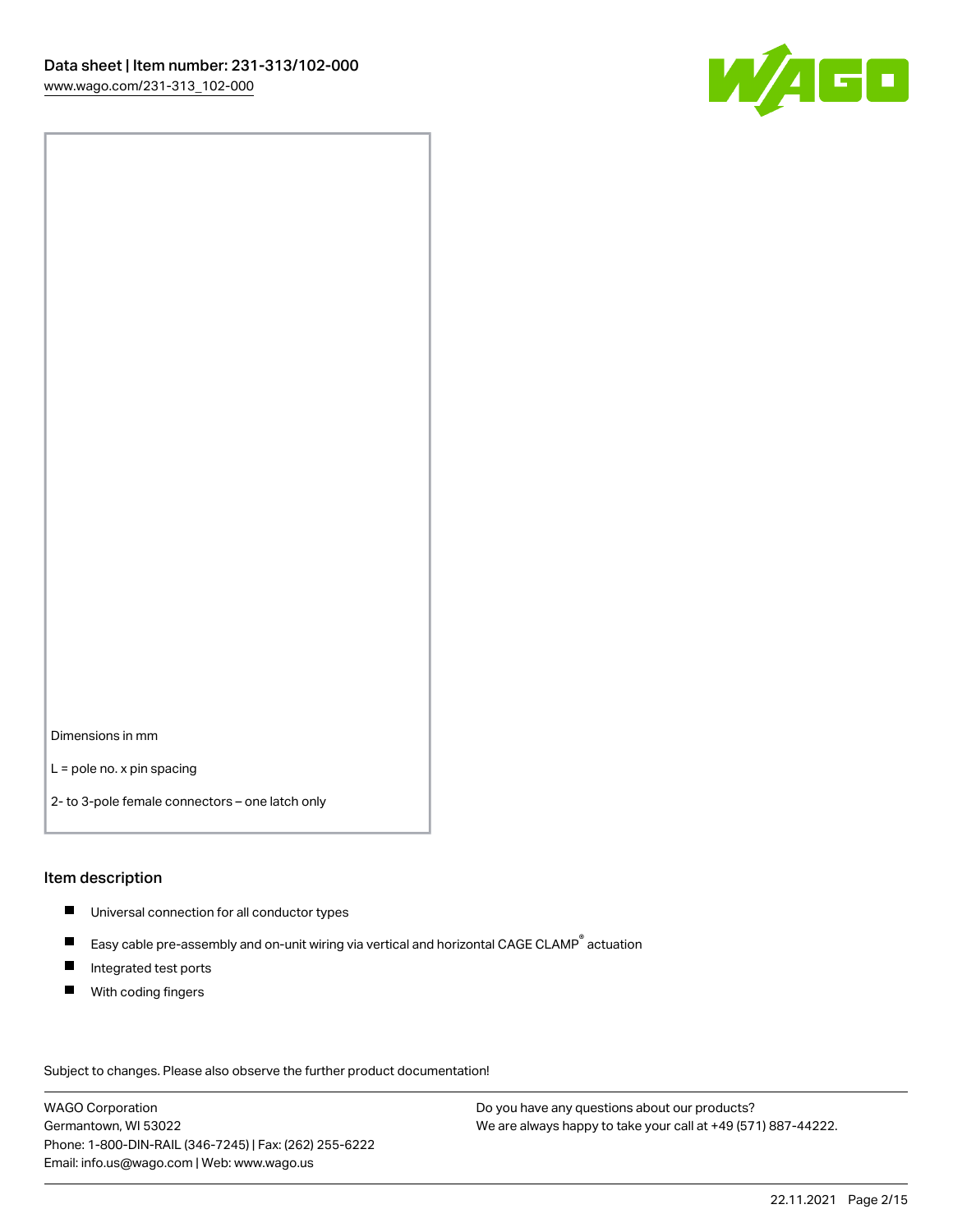

# Data Notes

| Safety information 1 | The MCS-MULTI CONNECTION SYSTEM includes connectors<br>without breaking capacity in accordance with DIN EN 61984. When<br>used as intended, these connectors must not be connected<br>/disconnected when live or under load. The circuit design should<br>ensure header pins, which can be touched, are not live when<br>unmated. |
|----------------------|-----------------------------------------------------------------------------------------------------------------------------------------------------------------------------------------------------------------------------------------------------------------------------------------------------------------------------------|
| Variants:            | Gold-plated or partially gold-plated contact surfaces<br>Other versions (or variants) can be requested from WAGO Sales or<br>configured at https://configurator.wago.com/                                                                                                                                                         |

### Electrical data

# IEC Approvals

| Ratings per                 | IEC/EN 60664-1                                                        |
|-----------------------------|-----------------------------------------------------------------------|
| Rated voltage (III / 3)     | 320 V                                                                 |
| Rated surge voltage (III/3) | 4 <sub>k</sub> V                                                      |
| Rated voltage (III/2)       | 320 V                                                                 |
| Rated surge voltage (III/2) | 4 <sub>k</sub> V                                                      |
| Nominal voltage (II/2)      | 630 V                                                                 |
| Rated surge voltage (II/2)  | 4 <sub>k</sub> V                                                      |
| Rated current               | 16 A                                                                  |
| Legend (ratings)            | $(III / 2)$ $\triangle$ Overvoltage category III / Pollution degree 2 |

# UL Approvals

| Approvals per                  | UL 1059 |
|--------------------------------|---------|
| Rated voltage UL (Use Group B) | 300 V   |
| Rated current UL (Use Group B) | 15 A    |
| Rated voltage UL (Use Group D) | 300 V   |
| Rated current UL (Use Group D) | 10 A    |

# Ratings per UL

| Rated voltage UL 1977 | 300 V |
|-----------------------|-------|
| Rated current UL 1977 |       |

### CSA Approvals

Approvals per CSA

Subject to changes. Please also observe the further product documentation!

| <b>WAGO Corporation</b>                                | Do you have any questions about our products?                 |
|--------------------------------------------------------|---------------------------------------------------------------|
| Germantown, WI 53022                                   | We are always happy to take your call at +49 (571) 887-44222. |
| Phone: 1-800-DIN-RAIL (346-7245)   Fax: (262) 255-6222 |                                                               |
| Email: info.us@wago.com   Web: www.wago.us             |                                                               |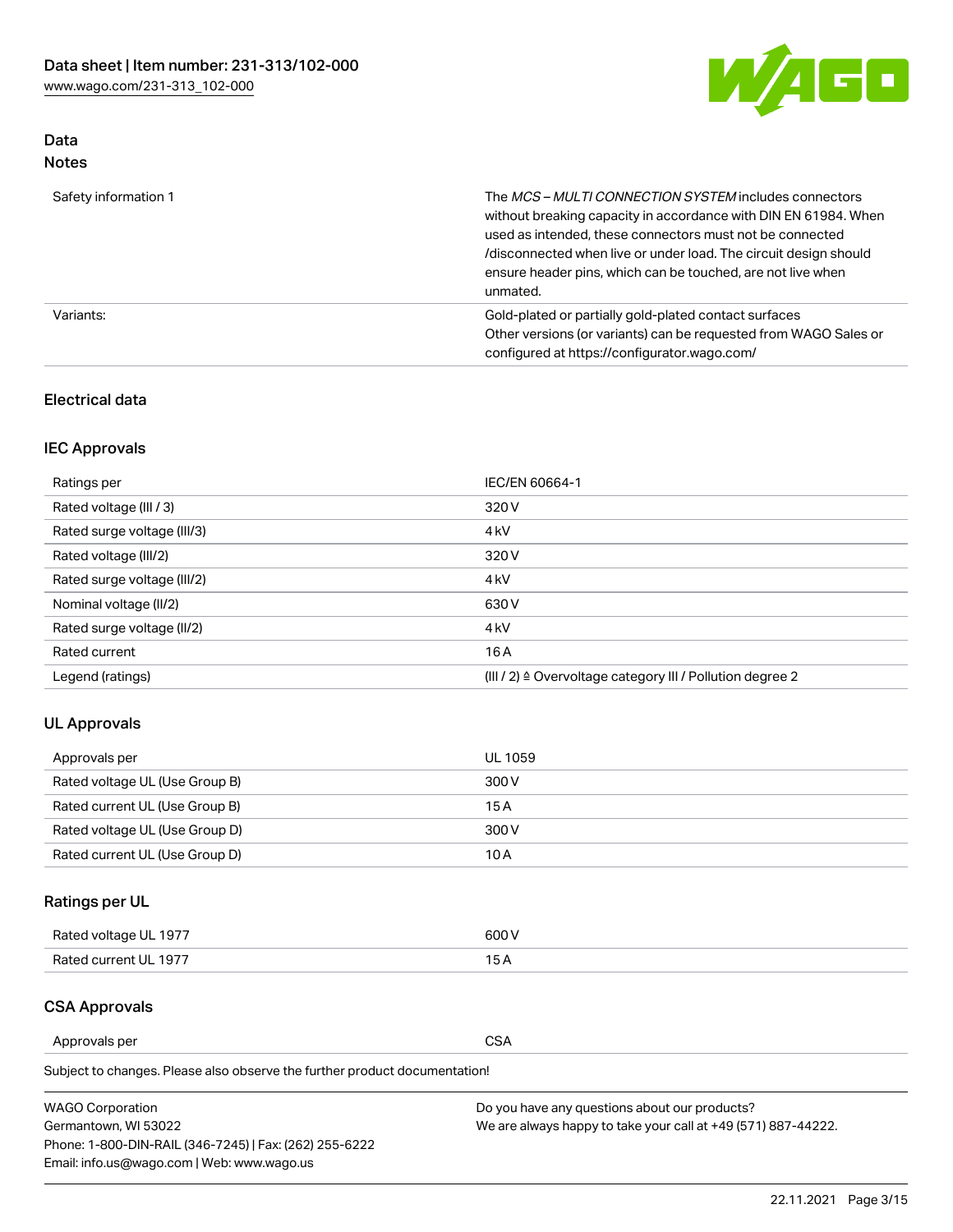[www.wago.com/231-313\\_102-000](http://www.wago.com/231-313_102-000)



| Rated voltage CSA (Use Group B) | 300 V |
|---------------------------------|-------|
| Rated current CSA (Use Group B) | 15 A  |
| Rated voltage CSA (Use Group D) | 300 V |
| Rated current CSA (Use Group D) | 10 A  |

### Connection data

| Total number of connection points |  |
|-----------------------------------|--|
| Total number of potentials        |  |
| Number of connection types        |  |
| Number of levels                  |  |

### Connection 1

| Connection technology                             | CAGE CLAMP®                             |
|---------------------------------------------------|-----------------------------------------|
| Actuation type                                    | Operating tool                          |
| Solid conductor                                   | $0.08$ 2.5 mm <sup>2</sup> / 28  12 AWG |
| Fine-stranded conductor                           | $0.082.5$ mm <sup>2</sup> / 28  12 AWG  |
| Fine-stranded conductor; with insulated ferrule   | $0.251.5$ mm <sup>2</sup>               |
| Fine-stranded conductor; with uninsulated ferrule | $0.252.5$ mm <sup>2</sup>               |
| Strip length                                      | $89$ mm / 0.31  0.35 inch               |
| Number of poles                                   | 13                                      |
| Conductor entry direction to mating direction     | 0°                                      |
|                                                   |                                         |

# Physical data

| Pin spacing | 5.08 mm / 0.2 inch    |
|-------------|-----------------------|
| Width       | 66.04 mm / 2.6 inch   |
| Height      | 14.3 mm / 0.563 inch  |
| Depth       | 26.45 mm / 1.041 inch |

### Plug-in connection

| Contact type (pluggable connector)   | Female connector/socket |
|--------------------------------------|-------------------------|
| Connector (connection type)          | for conductor           |
| Mismating protection                 | No                      |
| Plugging without loss of pin spacing |                         |
| Locking of plug-in connection        | Without                 |

Subject to changes. Please also observe the further product documentation!

WAGO Corporation Germantown, WI 53022 Phone: 1-800-DIN-RAIL (346-7245) | Fax: (262) 255-6222 Email: info.us@wago.com | Web: www.wago.us Do you have any questions about our products? We are always happy to take your call at +49 (571) 887-44222.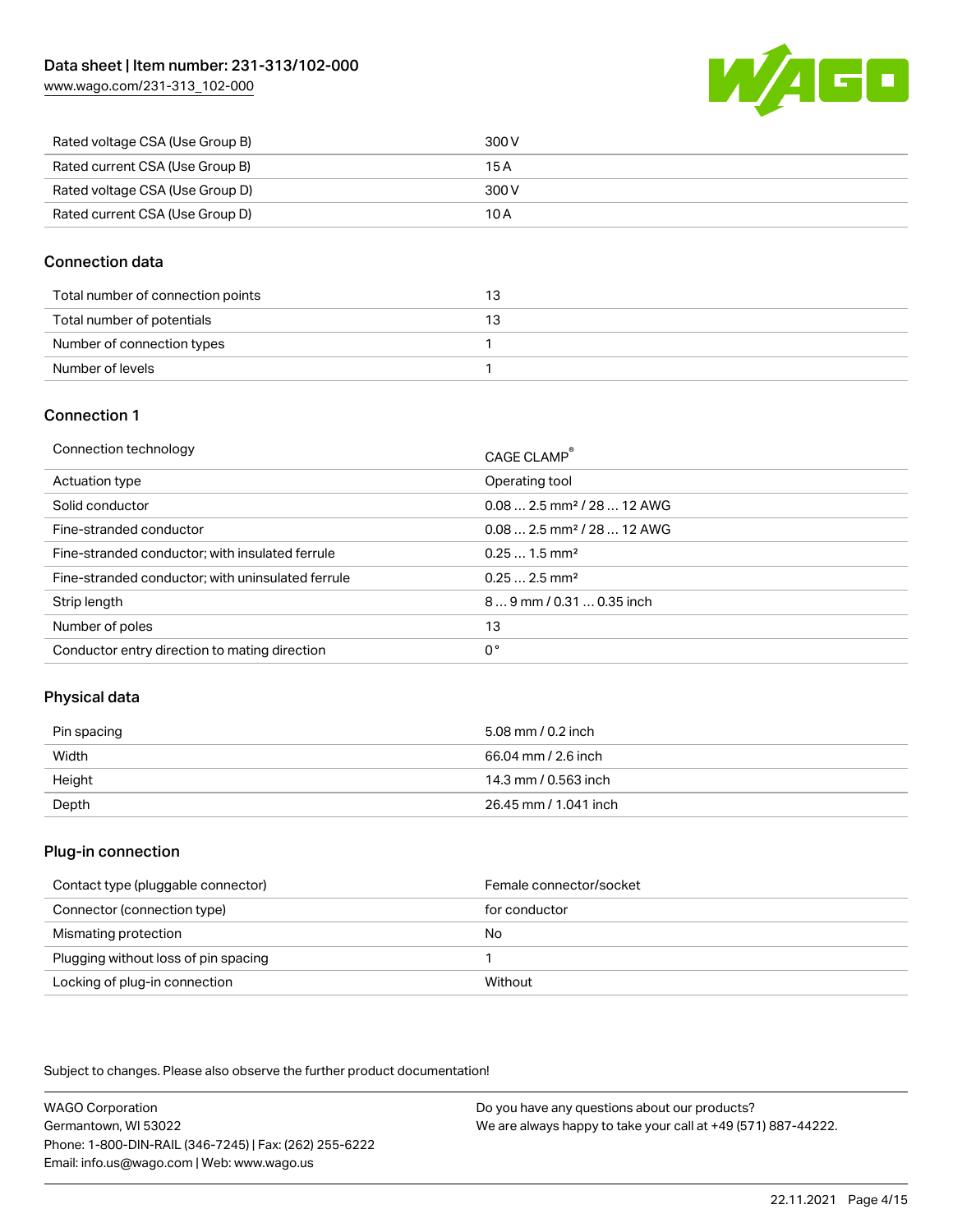

### Material data

| Color                       | orange                            |
|-----------------------------|-----------------------------------|
| Material group              |                                   |
| Insulation material         | Polyamide (PA66)                  |
| Flammability class per UL94 | V <sub>0</sub>                    |
| Clamping spring material    | Chrome nickel spring steel (CrNi) |
| Contact material            | Copper alloy                      |
| Contact plating             | tin-plated                        |
| Fire load                   | 0.325 MJ                          |
| Weight                      | 23.3g                             |

### Environmental requirements

### Commercial data

| Product Group         | 3 (Multi Conn. System) |
|-----------------------|------------------------|
| PU (SPU)              | 25 Stück               |
| Packaging type        | box                    |
| Country of origin     | DE                     |
| <b>GTIN</b>           | 4044918348843          |
| Customs tariff number | 8536694040             |

### Approvals / Certificates

#### Country specific Approvals

| Logo | Approval                                            | <b>Additional Approval Text</b> | Certificate<br>name |
|------|-----------------------------------------------------|---------------------------------|---------------------|
|      | <b>CB</b><br><b>DEKRA Certification B.V.</b>        | IEC 61984                       | NL-39756            |
|      | <b>CSA</b><br>DEKRA Certification B.V.              | C <sub>22.2</sub>               | 1466354             |
| EMA  | <b>KEMA/KEUR</b><br><b>DEKRA Certification B.V.</b> | EN 61984                        | 2190761.01          |

Subject to changes. Please also observe the further product documentation!

| <b>WAGO Corporation</b>                                | Do you have any questions about our products?                 |
|--------------------------------------------------------|---------------------------------------------------------------|
| Germantown, WI 53022                                   | We are always happy to take your call at +49 (571) 887-44222. |
| Phone: 1-800-DIN-RAIL (346-7245)   Fax: (262) 255-6222 |                                                               |
| Email: info.us@wago.com   Web: www.wago.us             |                                                               |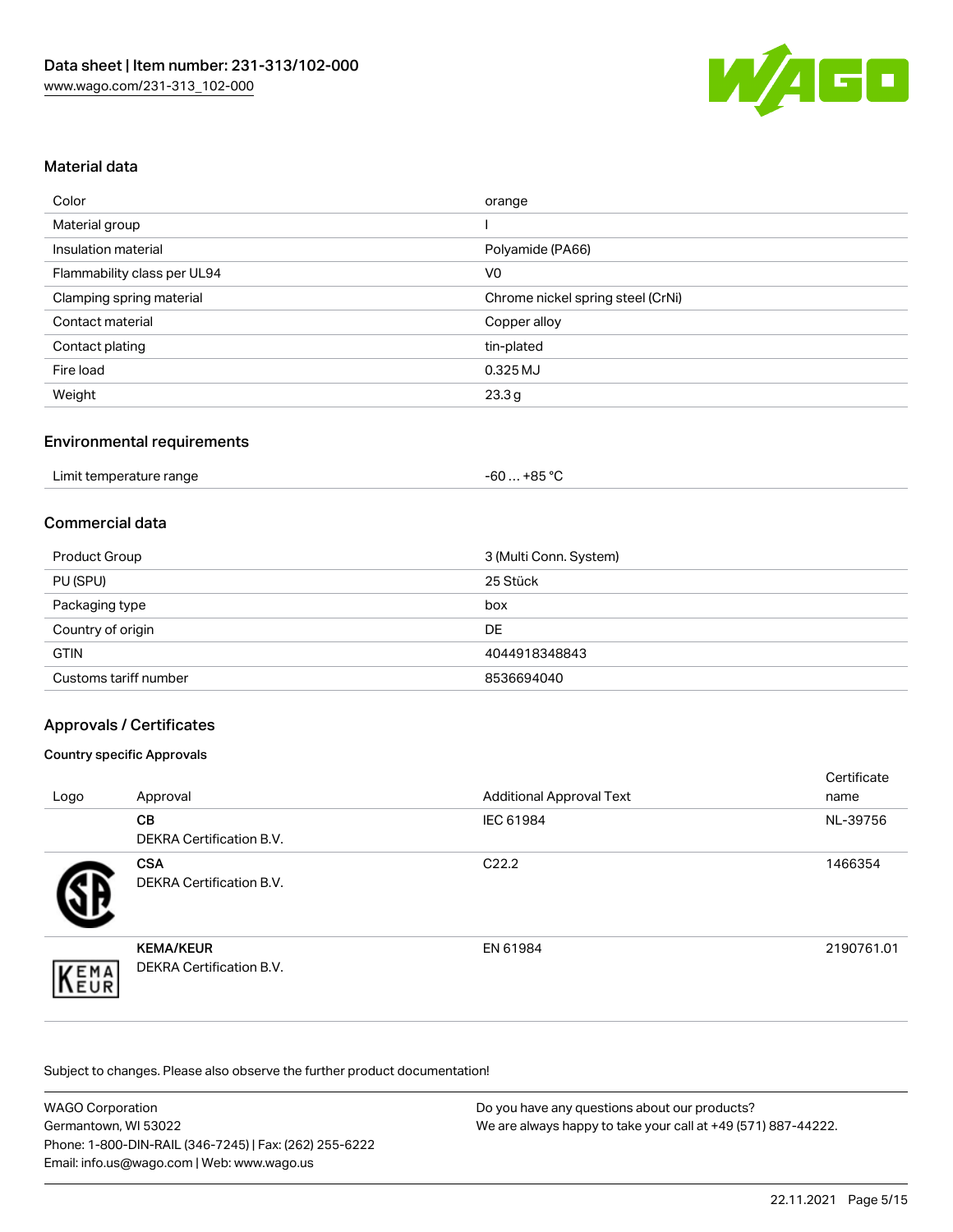

certificate in the control of the control of the control of the control of the control of the control of the control of the control of the control of the control of the control of the control of the control of the control

#### Ship Approvals

| Logo        | Approval                           | <b>Additional Approval Text</b> | Certificate<br>name             |
|-------------|------------------------------------|---------------------------------|---------------------------------|
| <b>ADAR</b> | ABS<br>American Bureau of Shipping | -                               | 19-<br>HG1869876-<br><b>PDA</b> |

#### UL-Approvals

| Logo | Approval                                    | <b>Additional Approval Text</b> | <b>Certificate</b><br>name |
|------|---------------------------------------------|---------------------------------|----------------------------|
| 8    | UL<br>UL International Germany GmbH         | <b>UL 1977</b>                  | E45171                     |
|      | <b>UR</b><br>Underwriters Laboratories Inc. | <b>UL 1059</b>                  | E45172                     |

# **Counterpart**

| <b>All Arms</b> | Item no.231-643<br>Male connector; 13-pole; Pin spacing 5.08 mm; orange                                              | www.wago.com/231-643         |
|-----------------|----------------------------------------------------------------------------------------------------------------------|------------------------------|
| 55              | Item no.231-543/001-000<br>Male header; 13-pole; THT; 1.0 x 1.0 mm solder pin; angled; pin spacing 5.08 mm; orange   | www.wago.com/231-543/001-000 |
|                 | Item no.231-343/001-000<br>Male header; 13-pole; THT; 1.0 x 1.0 mm solder pin; straight; pin spacing 5.08 mm; orange | www.wago.com/231-343/001-000 |

#### Optional accessories

#### Ferrules

| Ferrule |                                                                                                                        |                      |
|---------|------------------------------------------------------------------------------------------------------------------------|----------------------|
|         | Item no.: 216-101<br>Ferrule; Sleeve for 0.5 mm <sup>2</sup> / AWG 22; uninsulated; electro-tin plated; silver-colored | www.wago.com/216-101 |
|         | Item no.: 216-104<br>Ferrule; Sleeve for 1.5 mm <sup>2</sup> / AWG 16; uninsulated; electro-tin plated; silver-colored | www.wago.com/216-104 |

Subject to changes. Please also observe the further product documentation!

WAGO Corporation Germantown, WI 53022 Phone: 1-800-DIN-RAIL (346-7245) | Fax: (262) 255-6222 Email: info.us@wago.com | Web: www.wago.us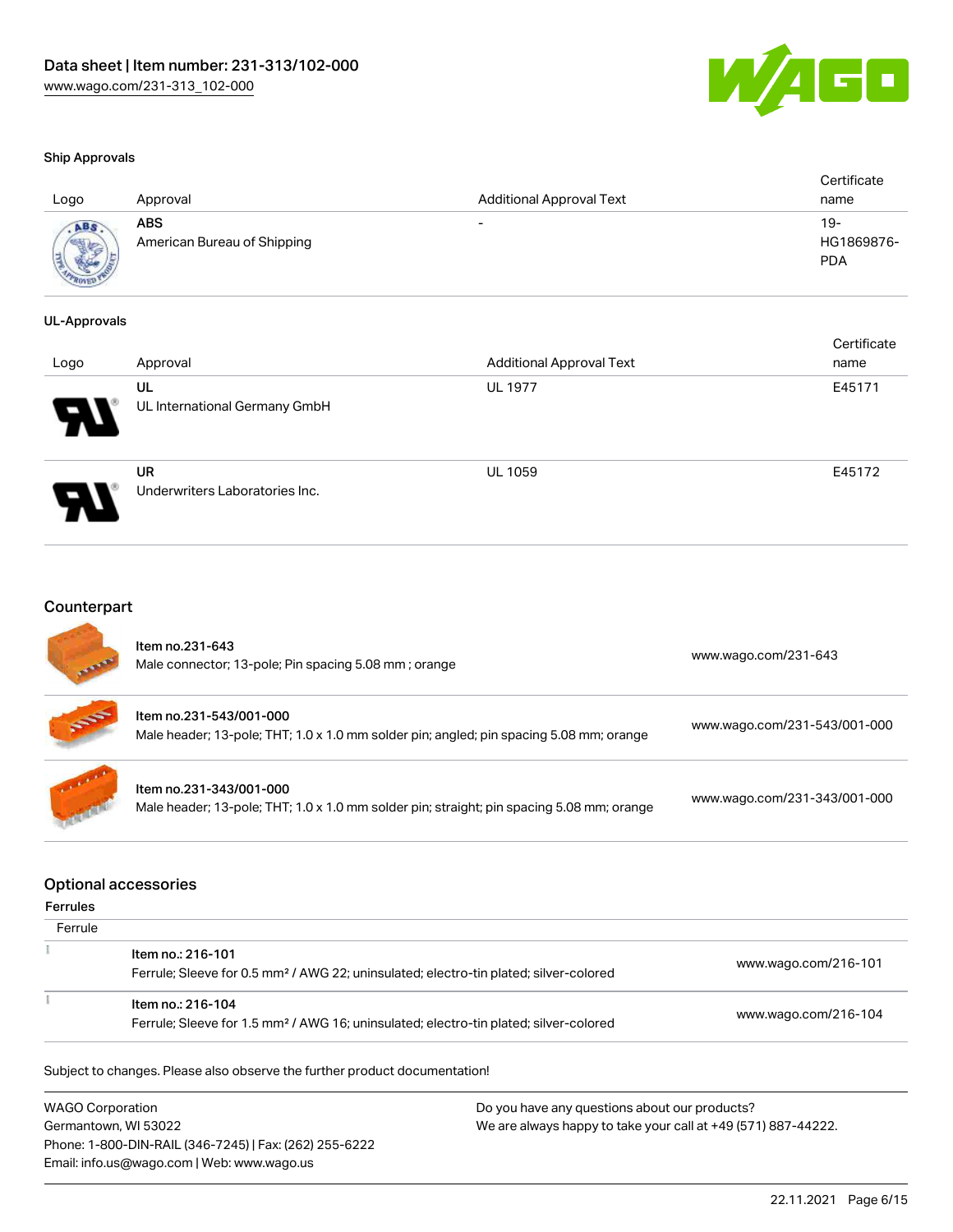# Data sheet | Item number: 231-313/102-000

Phone: 1-800-DIN-RAIL (346-7245) | Fax: (262) 255-6222

Email: info.us@wago.com | Web: www.wago.us

[www.wago.com/231-313\\_102-000](http://www.wago.com/231-313_102-000)



|                         | Item no.: 216-106<br>Ferrule; Sleeve for 2.5 mm <sup>2</sup> / AWG 14; uninsulated; electro-tin plated; silver-colored                                                                            |                                                                                                                | www.wago.com/216-106 |
|-------------------------|---------------------------------------------------------------------------------------------------------------------------------------------------------------------------------------------------|----------------------------------------------------------------------------------------------------------------|----------------------|
|                         | Item no.: 216-102<br>Ferrule; Sleeve for 0.75 mm <sup>2</sup> / AWG 20; uninsulated; electro-tin plated; silver-colored                                                                           |                                                                                                                | www.wago.com/216-102 |
|                         | Item no.: 216-103<br>Ferrule; Sleeve for 1 mm <sup>2</sup> / AWG 18; uninsulated; electro-tin plated                                                                                              |                                                                                                                | www.wago.com/216-103 |
|                         | Item no.: 216-123<br>Ferrule; Sleeve for 1 mm <sup>2</sup> / AWG 18; uninsulated; electro-tin plated; silver-colored                                                                              |                                                                                                                | www.wago.com/216-123 |
|                         | Item no.: 216-122<br>Ferrule; Sleeve for 0.75 mm <sup>2</sup> / AWG 20; uninsulated; electro-tin plated; silver-colored                                                                           |                                                                                                                | www.wago.com/216-122 |
|                         | Item no.: 216-124<br>Ferrule; Sleeve for 1.5 mm <sup>2</sup> / AWG 16; uninsulated; electro-tin plated                                                                                            |                                                                                                                | www.wago.com/216-124 |
|                         | Item no.: 216-142<br>Ferrule; Sleeve for 0.75 mm <sup>2</sup> / 18 AWG; uninsulated; electro-tin plated; electrolytic copper; gastight<br>crimped; acc. to DIN 46228, Part 1/08.92                |                                                                                                                | www.wago.com/216-142 |
|                         | Item no.: 216-132<br>Ferrule; Sleeve for 0.34 mm <sup>2</sup> / AWG 24; uninsulated; electro-tin plated                                                                                           |                                                                                                                | www.wago.com/216-132 |
| $\frac{1}{3}$           | Item no.: 216-121<br>Ferrule; Sleeve for 0.5 mm <sup>2</sup> / AWG 22; uninsulated; electro-tin plated; silver-colored                                                                            |                                                                                                                | www.wago.com/216-121 |
|                         | Item no.: 216-143<br>Ferrule; Sleeve for 1 mm <sup>2</sup> / AWG 18; uninsulated; electro-tin plated; electrolytic copper; gastight<br>crimped; acc. to DIN 46228, Part 1/08.92                   |                                                                                                                | www.wago.com/216-143 |
|                         | Item no.: 216-131<br>Ferrule; Sleeve for 0.25 mm <sup>2</sup> / AWG 24; uninsulated; electro-tin plated; silver-colored                                                                           |                                                                                                                | www.wago.com/216-131 |
|                         | Item no.: 216-141<br>Ferrule; Sleeve for 0.5 mm <sup>2</sup> / 20 AWG; uninsulated; electro-tin plated; electrolytic copper; gastight<br>crimped; acc. to DIN 46228, Part 1/08.92                 |                                                                                                                | www.wago.com/216-141 |
|                         | Item no.: 216-152<br>Ferrule; Sleeve for 0.34 mm <sup>2</sup> / AWG 24; uninsulated; electro-tin plated                                                                                           |                                                                                                                | www.wago.com/216-152 |
|                         | Item no.: 216-203<br>Ferrule; Sleeve for 1 mm <sup>2</sup> / AWG 18; insulated; electro-tin plated; red                                                                                           |                                                                                                                | www.wago.com/216-203 |
|                         | Item no.: 216-202<br>Ferrule; Sleeve for 0.75 mm <sup>2</sup> / 18 AWG; insulated; electro-tin plated; gray                                                                                       |                                                                                                                | www.wago.com/216-202 |
|                         | Item no.: 216-151<br>Ferrule; Sleeve for 0.25 mm <sup>2</sup> / AWG 24; uninsulated; electro-tin plated                                                                                           |                                                                                                                | www.wago.com/216-151 |
| 1                       | Item no.: 216-204<br>Ferrule; Sleeve for 1.5 mm <sup>2</sup> / AWG 16; insulated; electro-tin plated; black                                                                                       |                                                                                                                | www.wago.com/216-204 |
|                         | Item no.: 216-144<br>Ferrule; Sleeve for 1.5 mm <sup>2</sup> / AWG 16; uninsulated; electro-tin plated; electrolytic copper; gastight<br>crimped; acc. to DIN 46228, Part 1/08.92; silver-colored |                                                                                                                | www.wago.com/216-144 |
|                         | Subject to changes. Please also observe the further product documentation!                                                                                                                        |                                                                                                                |                      |
| <b>WAGO Corporation</b> | Germantown, WI 53022                                                                                                                                                                              | Do you have any questions about our products?<br>We are always happy to take your call at +49 (571) 887-44222. |                      |

22.11.2021 Page 7/15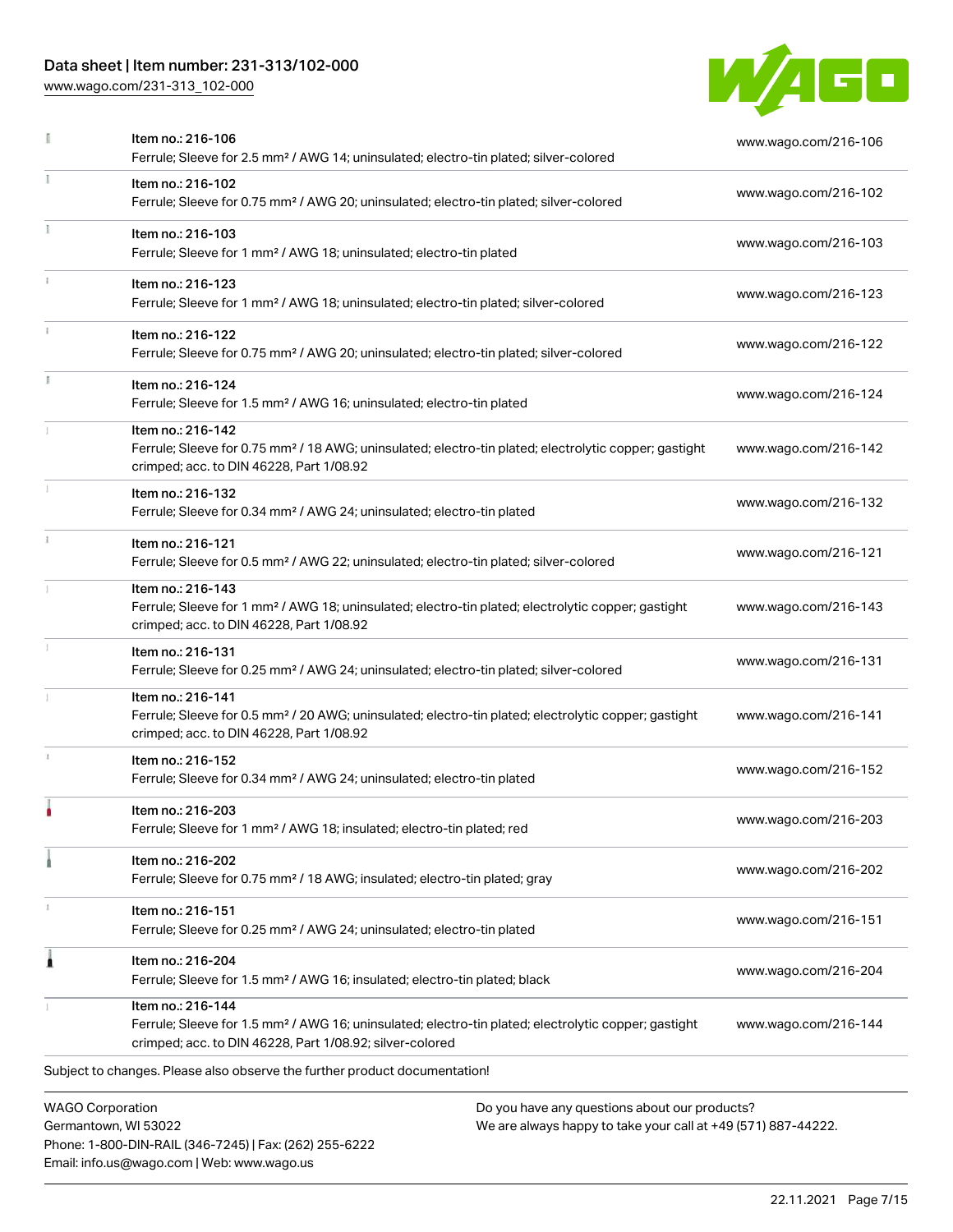# Data sheet | Item number: 231-313/102-000

[www.wago.com/231-313\\_102-000](http://www.wago.com/231-313_102-000)



|   | Item no.: 216-201<br>Ferrule; Sleeve for 0.5 mm <sup>2</sup> / 20 AWG; insulated; electro-tin plated; white                                                                                             | www.wago.com/216-201 |
|---|---------------------------------------------------------------------------------------------------------------------------------------------------------------------------------------------------------|----------------------|
|   | Item no.: 216-223<br>Ferrule; Sleeve for 1 mm <sup>2</sup> / AWG 18; insulated; electro-tin plated; red                                                                                                 | www.wago.com/216-223 |
|   | Item no.: 216-241<br>Ferrule; Sleeve for 0.5 mm <sup>2</sup> / 20 AWG; insulated; electro-tin plated; electrolytic copper; gastight<br>crimped; acc. to DIN 46228, Part 4/09.90; white                  | www.wago.com/216-241 |
|   | Item no.: 216-242<br>Ferrule; Sleeve for 0.75 mm <sup>2</sup> / 18 AWG; insulated; electro-tin plated; electrolytic copper; gastight<br>crimped; acc. to DIN 46228, Part 4/09.90; gray                  | www.wago.com/216-242 |
|   | Item no.: 216-222<br>Ferrule; Sleeve for 0.75 mm <sup>2</sup> / 18 AWG; insulated; electro-tin plated; gray                                                                                             | www.wago.com/216-222 |
|   | Item no.: 216-221<br>Ferrule; Sleeve for 0.5 mm <sup>2</sup> / 20 AWG; insulated; electro-tin plated; white                                                                                             | www.wago.com/216-221 |
| ۸ | Item no.: 216-224<br>Ferrule; Sleeve for 1.5 mm <sup>2</sup> / AWG 16; insulated; electro-tin plated; black                                                                                             | www.wago.com/216-224 |
|   | Item no.: 216-243<br>Ferrule; Sleeve for 1 mm <sup>2</sup> / AWG 18; insulated; electro-tin plated; electrolytic copper; gastight crimped; www.wago.com/216-243<br>acc. to DIN 46228, Part 4/09.90; red |                      |
| Â | Item no.: 216-244<br>Ferrule; Sleeve for 1.5 mm <sup>2</sup> / AWG 16; insulated; electro-tin plated; electrolytic copper; gastight<br>crimped; acc. to DIN 46228, Part 4/09.90; black                  | www.wago.com/216-244 |
|   | Item no.: 216-263<br>Ferrule; Sleeve for 1 mm <sup>2</sup> / AWG 18; insulated; electro-tin plated; electrolytic copper; gastight crimped; www.wago.com/216-263<br>acc. to DIN 46228, Part 4/09.90; red |                      |
| 1 | Item no.: 216-264<br>Ferrule; Sleeve for 1.5 mm <sup>2</sup> / AWG 16; insulated; electro-tin plated; electrolytic copper; gastight<br>crimped; acc. to DIN 46228, Part 4/09.90; black                  | www.wago.com/216-264 |
| 1 | Item no.: 216-284<br>Ferrule; Sleeve for 1.5 mm <sup>2</sup> / AWG 16; insulated; electro-tin plated; electrolytic copper; gastight<br>crimped; acc. to DIN 46228, Part 4/09.90; black                  | www.wago.com/216-284 |
|   | Item no.: 216-262<br>Ferrule; Sleeve for 0.75 mm <sup>2</sup> / 18 AWG; insulated; electro-tin plated; electrolytic copper; gastight<br>crimped; acc. to DIN 46228, Part 4/09.90; gray                  | www.wago.com/216-262 |
|   | Item no.: 216-301<br>Ferrule; Sleeve for 0.25 mm <sup>2</sup> / AWG 24; insulated; electro-tin plated; yellow                                                                                           | www.wago.com/216-301 |
|   | Item no.: 216-321<br>Ferrule; Sleeve for 0.25 mm <sup>2</sup> / AWG 24; insulated; electro-tin plated; yellow                                                                                           | www.wago.com/216-321 |
| ٠ | Item no.: 216-322<br>Ferrule; Sleeve for 0.34 mm <sup>2</sup> / 22 AWG; insulated; electro-tin plated; green                                                                                            | www.wago.com/216-322 |
|   | Item no.: 216-302<br>Ferrule; Sleeve for 0.34 mm <sup>2</sup> / 22 AWG; insulated; electro-tin plated; light turquoise                                                                                  | www.wago.com/216-302 |
|   | Subject to changes. Please also observe the further product documentation!                                                                                                                              |                      |

WAGO Corporation Germantown, WI 53022 Phone: 1-800-DIN-RAIL (346-7245) | Fax: (262) 255-6222 Email: info.us@wago.com | Web: www.wago.us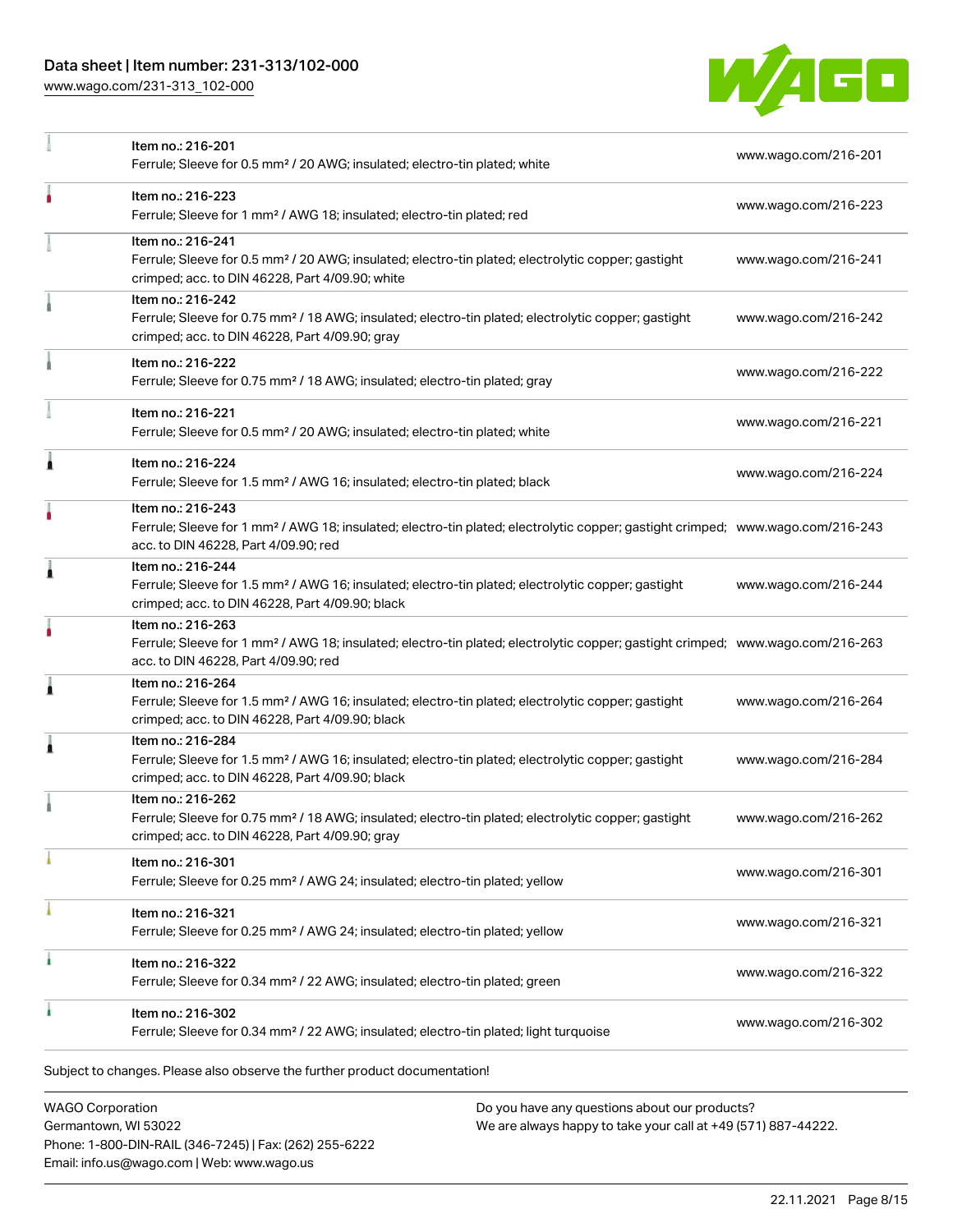Phone: 1-800-DIN-RAIL (346-7245) | Fax: (262) 255-6222

Email: info.us@wago.com | Web: www.wago.us

[www.wago.com/231-313\\_102-000](http://www.wago.com/231-313_102-000)



#### Marking accessories

| Marking strip                                   |                                                                                                                                                                                                 |                                                                                                                |                                  |
|-------------------------------------------------|-------------------------------------------------------------------------------------------------------------------------------------------------------------------------------------------------|----------------------------------------------------------------------------------------------------------------|----------------------------------|
|                                                 | Item no.: 210-331/508-103<br>Marking strips; as a DIN A4 sheet; MARKED; 1-12 (200x); Height of marker strip: 2.3 mm/0.091 in; Strip<br>length 182 mm; Horizontal marking; Self-adhesive; white  |                                                                                                                | www.wago.com/210-331<br>/508-103 |
|                                                 | Item no.: 210-331/508-104<br>Marking strips; as a DIN A4 sheet; MARKED; 13-24 (200x); Height of marker strip: 2.3 mm/0.091 in; Strip<br>length 182 mm; Horizontal marking; Self-adhesive; white |                                                                                                                | www.wago.com/210-331<br>/508-104 |
|                                                 | Item no.: 210-332/508-202<br>Marking strips; as a DIN A4 sheet; MARKED; 1-16 (160x); Height of marker strip: 3 mm; Strip length 182<br>mm; Horizontal marking; Self-adhesive; white             |                                                                                                                | www.wago.com/210-332<br>/508-202 |
|                                                 | Item no.: 210-332/508-204<br>Marking strips; as a DIN A4 sheet; MARKED; 17-32 (160x); Height of marker strip: 3 mm; Strip length<br>182 mm; Horizontal marking; Self-adhesive; white            |                                                                                                                | www.wago.com/210-332<br>/508-204 |
|                                                 | Item no.: 210-332/508-206<br>Marking strips; as a DIN A4 sheet; MARKED; 33-48 (160x); Height of marker strip: 3 mm; Strip length<br>182 mm; Horizontal marking; Self-adhesive; white            |                                                                                                                | www.wago.com/210-332<br>/508-206 |
|                                                 | Item no.: 210-332/508-205<br>Marking strips; as a DIN A4 sheet; MARKED; 1-32 (80x); Height of marker strip: 3 mm; Strip length 182<br>mm; Horizontal marking; Self-adhesive; white              |                                                                                                                | www.wago.com/210-332<br>/508-205 |
| <b>Testing accessories</b>                      |                                                                                                                                                                                                 |                                                                                                                |                                  |
| Testing accessories                             |                                                                                                                                                                                                 |                                                                                                                |                                  |
|                                                 | Item no.: 210-136<br>Test plug; 2 mm Ø; with 500 mm cable                                                                                                                                       |                                                                                                                | www.wago.com/210-136             |
|                                                 | ltem no.: 231-661<br>Test plugs for female connectors; for 5 mm and 5.08 mm pin spacing; 2,50 mm <sup>2</sup> ; light gray                                                                      |                                                                                                                | www.wago.com/231-661             |
| Cover                                           |                                                                                                                                                                                                 |                                                                                                                |                                  |
| Cover                                           |                                                                                                                                                                                                 |                                                                                                                |                                  |
|                                                 | Item no.: 231-669<br>Lockout caps; for covering unused clamping units; orange                                                                                                                   |                                                                                                                | www.wago.com/231-669             |
| Insulations stops                               |                                                                                                                                                                                                 |                                                                                                                |                                  |
| Insulation stop                                 |                                                                                                                                                                                                 |                                                                                                                |                                  |
|                                                 | Item no.: 231-672<br>Insulation stop; 0.75 - 1 mm <sup>2</sup> ; dark gray                                                                                                                      |                                                                                                                | www.wago.com/231-672             |
|                                                 | Item no.: 231-670<br>Insulation stop; 0.08-0.2 mm <sup>2</sup> / 0.2 mm <sup>2</sup> "s"; white                                                                                                 |                                                                                                                | www.wago.com/231-670             |
|                                                 | Subject to changes. Please also observe the further product documentation!                                                                                                                      |                                                                                                                |                                  |
| <b>WAGO Corporation</b><br>Germantown, WI 53022 |                                                                                                                                                                                                 | Do you have any questions about our products?<br>We are always happy to take your call at +49 (571) 887-44222. |                                  |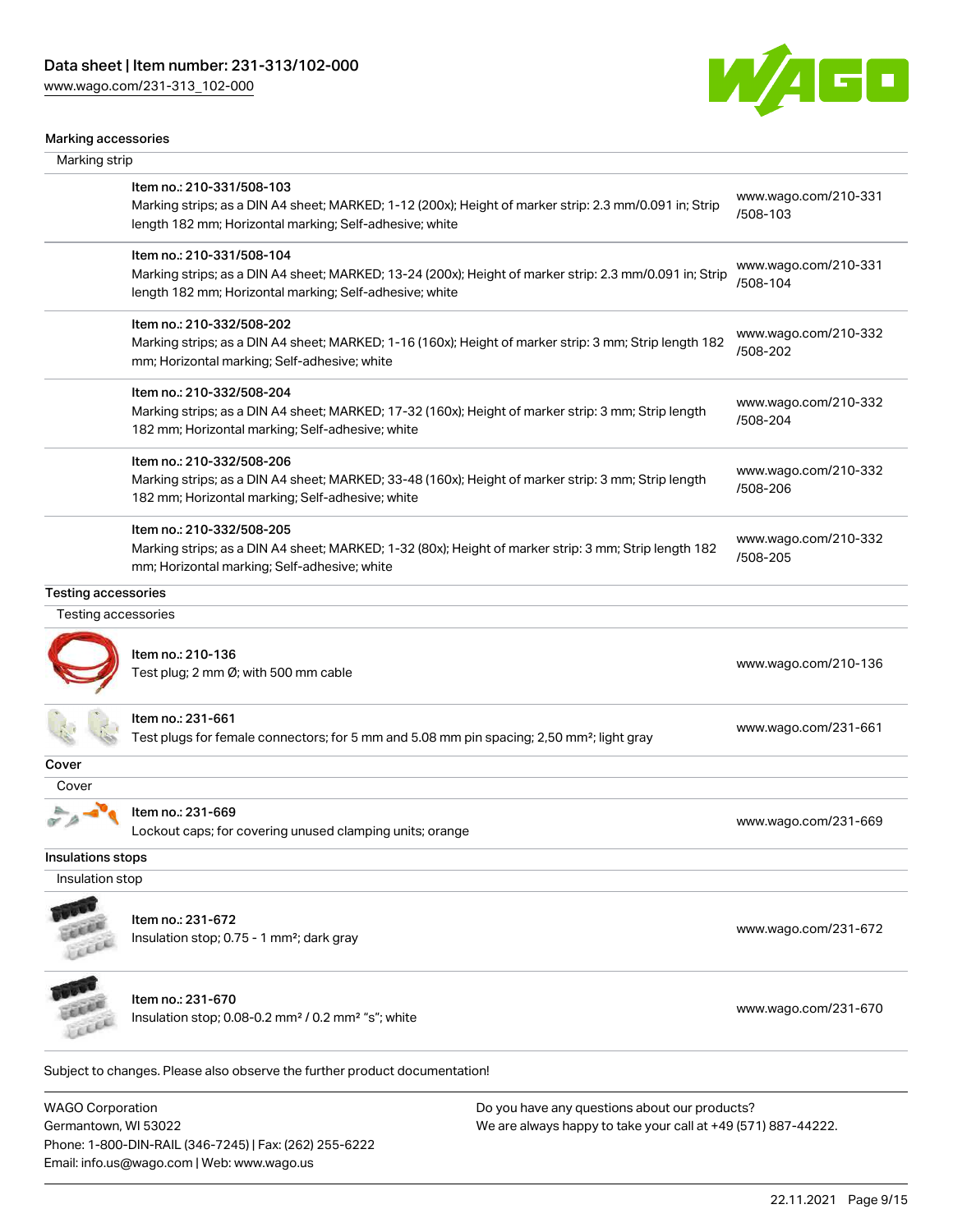



Item no.: 231-671 Insulation stop; 0.25 - 0.5 mm<sup>2</sup>; light gray [www.wago.com/231-671](http://www.wago.com/231-671) www.wago.com/231-671

| Jumpers                 |                                                                                                                 |                      |
|-------------------------|-----------------------------------------------------------------------------------------------------------------|----------------------|
| Jumper                  |                                                                                                                 |                      |
|                         | ltem no.: 231-905<br>Jumper; for conductor entry; 5-way; insulated; gray                                        | www.wago.com/231-905 |
|                         | Item no.: 231-903<br>Jumper; for conductor entry; 3-way; insulated; gray                                        | www.wago.com/231-903 |
|                         | Item no.: 231-907<br>Jumper; for conductor entry; 7-way; insulated; gray                                        | www.wago.com/231-907 |
|                         | Item no.: 231-910<br>Jumper; for conductor entry; 10-way; insulated; gray                                       | www.wago.com/231-910 |
|                         | Item no.: 231-902<br>Jumper; for conductor entry; 2-way; insulated; gray                                        | www.wago.com/231-902 |
| Tools                   |                                                                                                                 |                      |
| Operating tool          |                                                                                                                 |                      |
|                         | Item no.: 209-130<br>Operating tool; suitable for 264, 280 and 281 Series; 1-way; of insulating material; white | www.wago.com/209-130 |
|                         | Item no.: 209-132<br>Operating tool; for connecting comb-style jumper bar; 2-way; of insulating material        | www.wago.com/209-132 |
|                         | Item no.: 231-159<br>Operating tool; natural                                                                    | www.wago.com/231-159 |
|                         | Item no.: 231-231<br>Combination operating tool; red                                                            | www.wago.com/231-231 |
|                         | Item no.: 231-131<br>Operating tool; made of insulating material; 1-way; loose; white                           | www.wago.com/231-131 |
|                         | ltem no.: 231-291<br>Operating tool; made of insulating material; 1-way; loose; red                             | www.wago.com/231-291 |
|                         | Item no.: 280-432<br>Operating tool; made of insulating material; 2-way; white                                  | www.wago.com/280-432 |
|                         | Item no.: 280-434<br>Operating tool; made of insulating material; 4-way                                         | www.wago.com/280-434 |
|                         | Item no.: 280-437<br>Operating tool; made of insulating material; 7-way                                         | www.wago.com/280-437 |
|                         | Subject to changes. Please also observe the further product documentation!                                      |                      |
| <b>WAGO Corporation</b> | Do you have any questions about our products?                                                                   |                      |

Germantown, WI 53022 Phone: 1-800-DIN-RAIL (346-7245) | Fax: (262) 255-6222 Email: info.us@wago.com | Web: www.wago.us

We are always happy to take your call at +49 (571) 887-44222.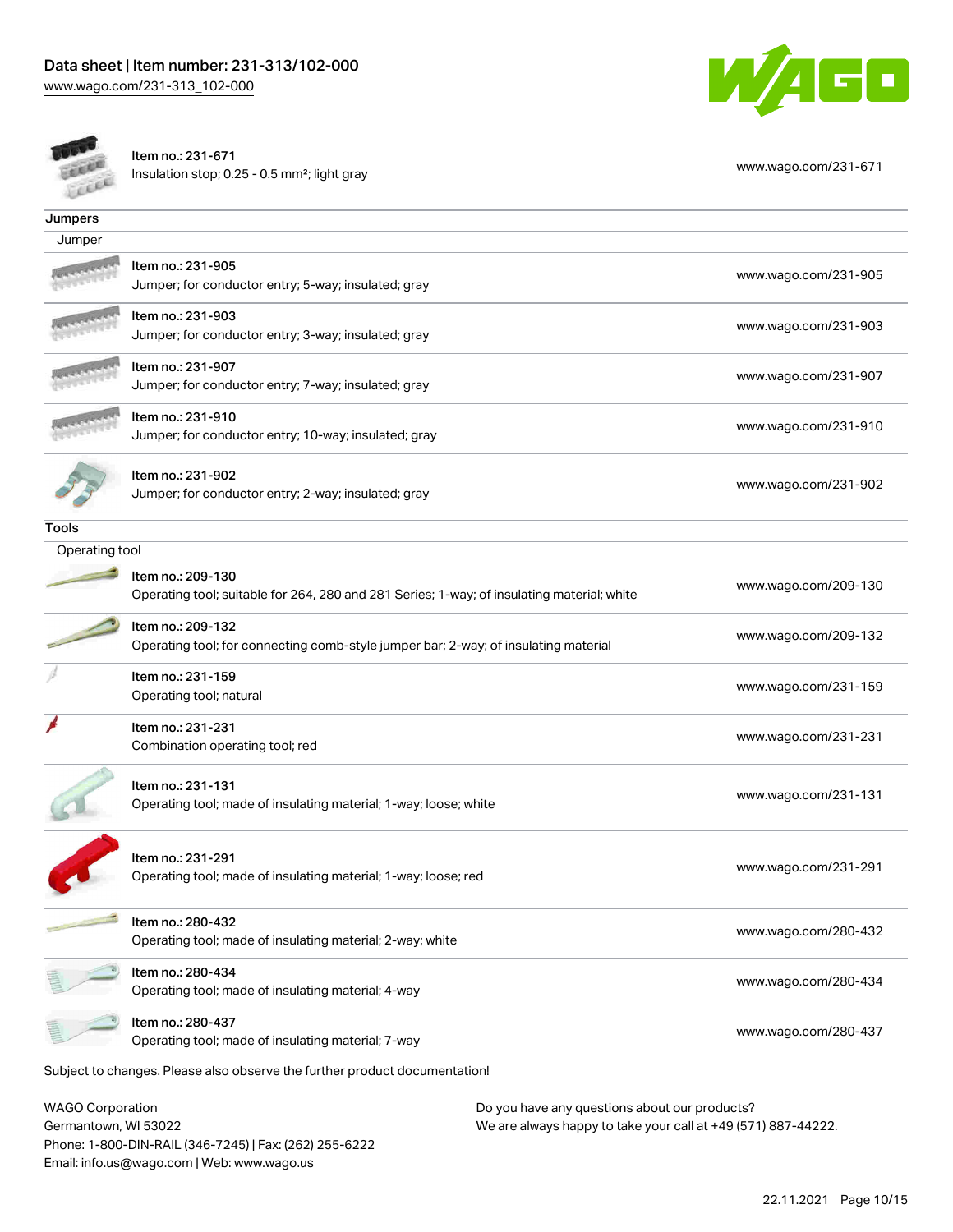

| Item no.: 280-440<br>Operating tool; made of insulating material; 10-way      | www.wago.com/280-440 |
|-------------------------------------------------------------------------------|----------------------|
| Item no.: 280-435<br>Operating tool; made of insulating material; 5-way; gray | www.wago.com/280-435 |
| Item no.: 280-436<br>Operating tool; made of insulating material; 6-way       | www.wago.com/280-436 |
| Item no.: 280-438<br>Operating tool; made of insulating material; 8-way       | www.wago.com/280-438 |
| Item no.: 280-433<br>Operating tool; made of insulating material; 3-way       | www.wago.com/280-433 |

# Downloads Documentation

| <b>Additional Information</b> |            |               |          |
|-------------------------------|------------|---------------|----------|
| Technical explanations        | 2019 Apr 3 | pdf<br>2.0 MB | Download |
|                               |            |               |          |

# CAD files

### CAD data

| 2D/3D Models 231-313/102-000      | URL | Download |
|-----------------------------------|-----|----------|
| <b>CAE</b> data                   |     |          |
| EPLAN Data Portal 231-313/102-000 | URL | Download |
| EPLAN Data Portal 231-313/102-000 | URL | Download |
| ZUKEN Portal 231-313/102-000      | URL | Download |

### Environmental Product Compliance

#### Compliance Search

| Environmental Product Compliance 231-313/102-000                                                       | URL | Download |
|--------------------------------------------------------------------------------------------------------|-----|----------|
| 1-conductor female connector; CAGE CLAMP <sup>®</sup> ; 2.5 mm <sup>2</sup> ; Pin spacing 5.08 mm; 13- |     |          |
| pole; with integrated end plate; 2,50 mm <sup>2</sup> ; orange                                         |     |          |

Subject to changes. Please also observe the further product documentation!

| WAGO Corporation                                       | Do you have any questions about our products?                 |
|--------------------------------------------------------|---------------------------------------------------------------|
| Germantown. WI 53022                                   | We are always happy to take your call at +49 (571) 887-44222. |
| Phone: 1-800-DIN-RAIL (346-7245)   Fax: (262) 255-6222 |                                                               |
| Email: info.us@wago.com   Web: www.wago.us             |                                                               |
|                                                        |                                                               |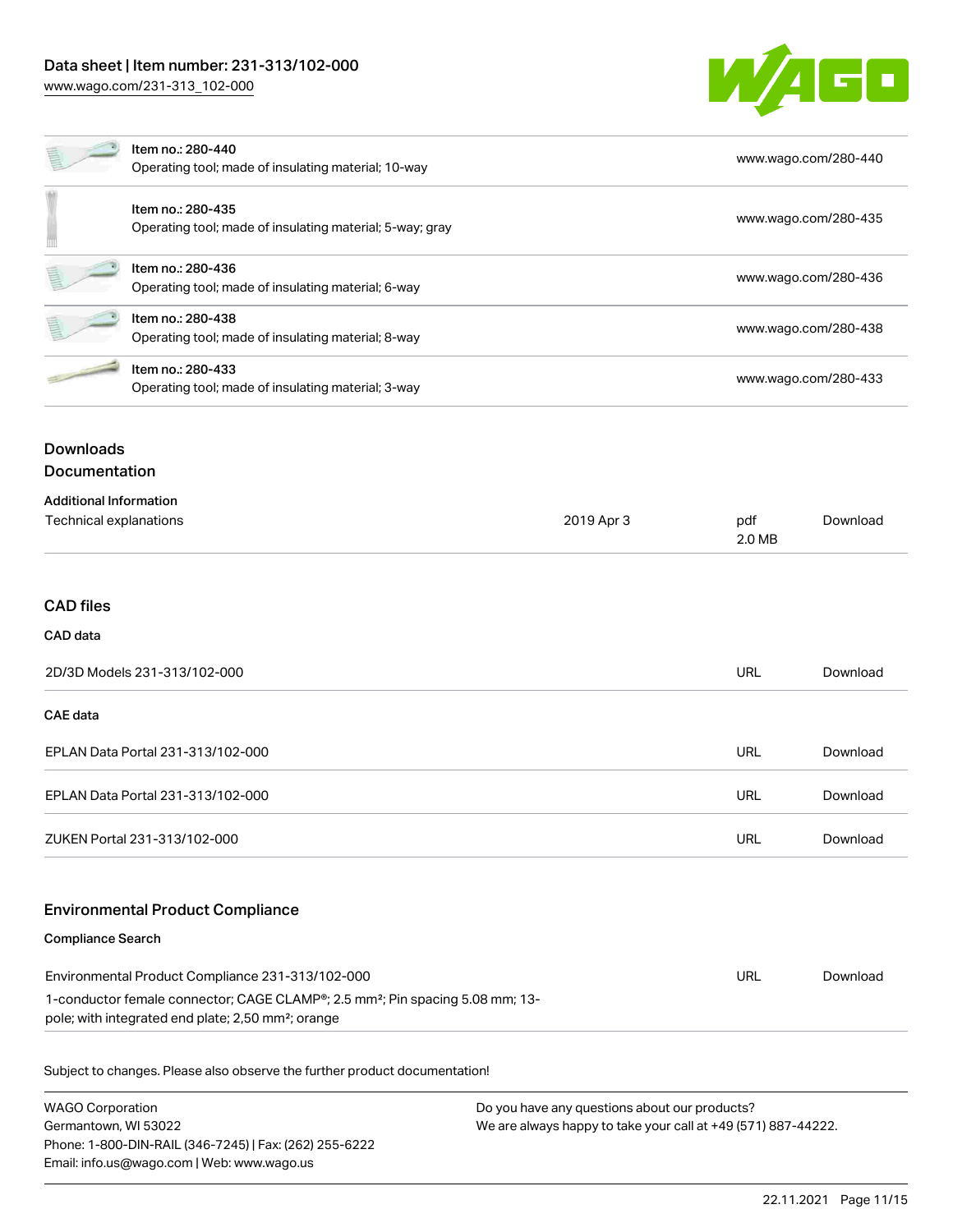

#### Installation Notes

#### Application

Total pole number for female connectors

= pole number for male header

#### Application

Female connectors with a built-in end plate require no extra space, while maintaining the nominal cross-section. This means: Total length of female connectors is reduced to "pole no. x pin spacing"!

Subject to changes. Please also observe the further product documentation!

WAGO Corporation Germantown, WI 53022 Phone: 1-800-DIN-RAIL (346-7245) | Fax: (262) 255-6222 Email: info.us@wago.com | Web: www.wago.us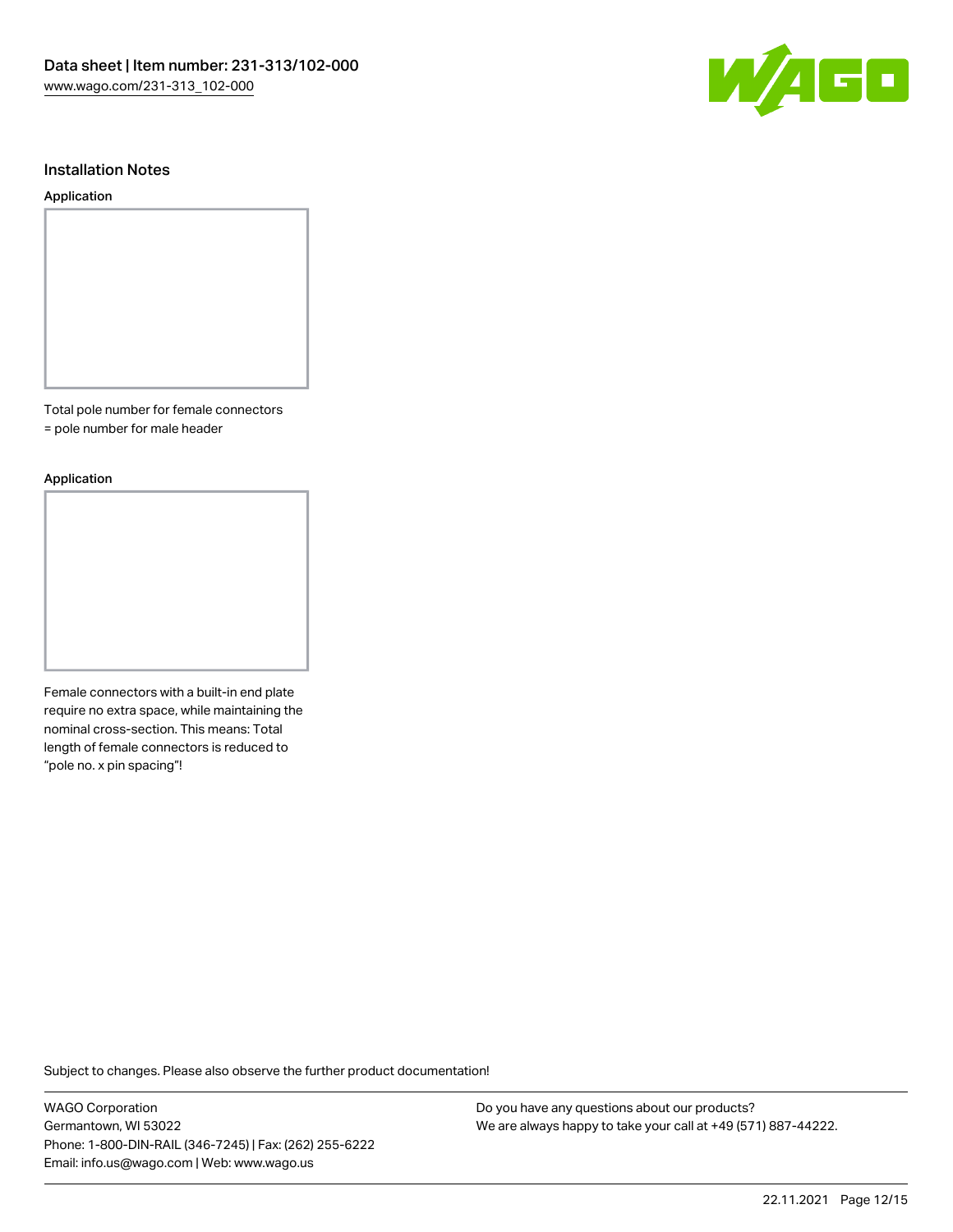



Inserting a conductor via 3.5 mm screwdriver – CAGE CLAMP® actuation parallel to conductor entry.



Inserting a conductor via 3.5 mm screwdriver – CAGE CLAMP® actuation perpendicular to conductor entry.



Inserting a conductor into CAGE CLAMP® unit via operating lever (231-291).



Inserting a conductor via operating tool.



Coding a female connector by removing coding finger(s).

Subject to changes. Please also observe the further product documentation!

WAGO Corporation Germantown, WI 53022 Phone: 1-800-DIN-RAIL (346-7245) | Fax: (262) 255-6222 Email: info.us@wago.com | Web: www.wago.us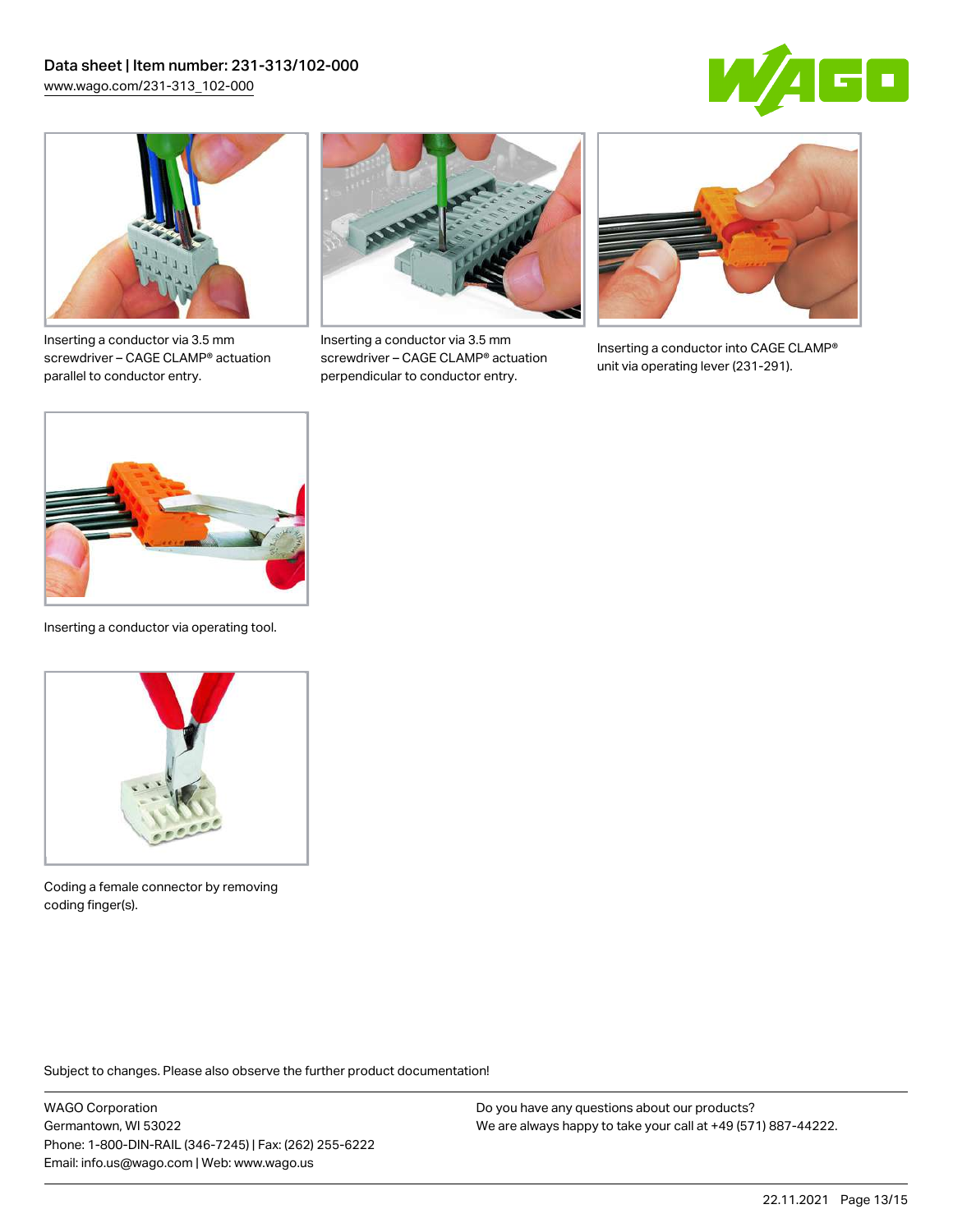



Testing – female connector with CAGE CLAMP®

Integrated test ports for testing perpendicular to conductor entry via 2 or 2.3 mm Ø test plug

Installation



Male connector with strain relief plate



Strain relief housing shown with a male connector equipped with CAGE CLAMP®

Marking

Subject to changes. Please also observe the further product documentation!

WAGO Corporation Germantown, WI 53022 Phone: 1-800-DIN-RAIL (346-7245) | Fax: (262) 255-6222 Email: info.us@wago.com | Web: www.wago.us